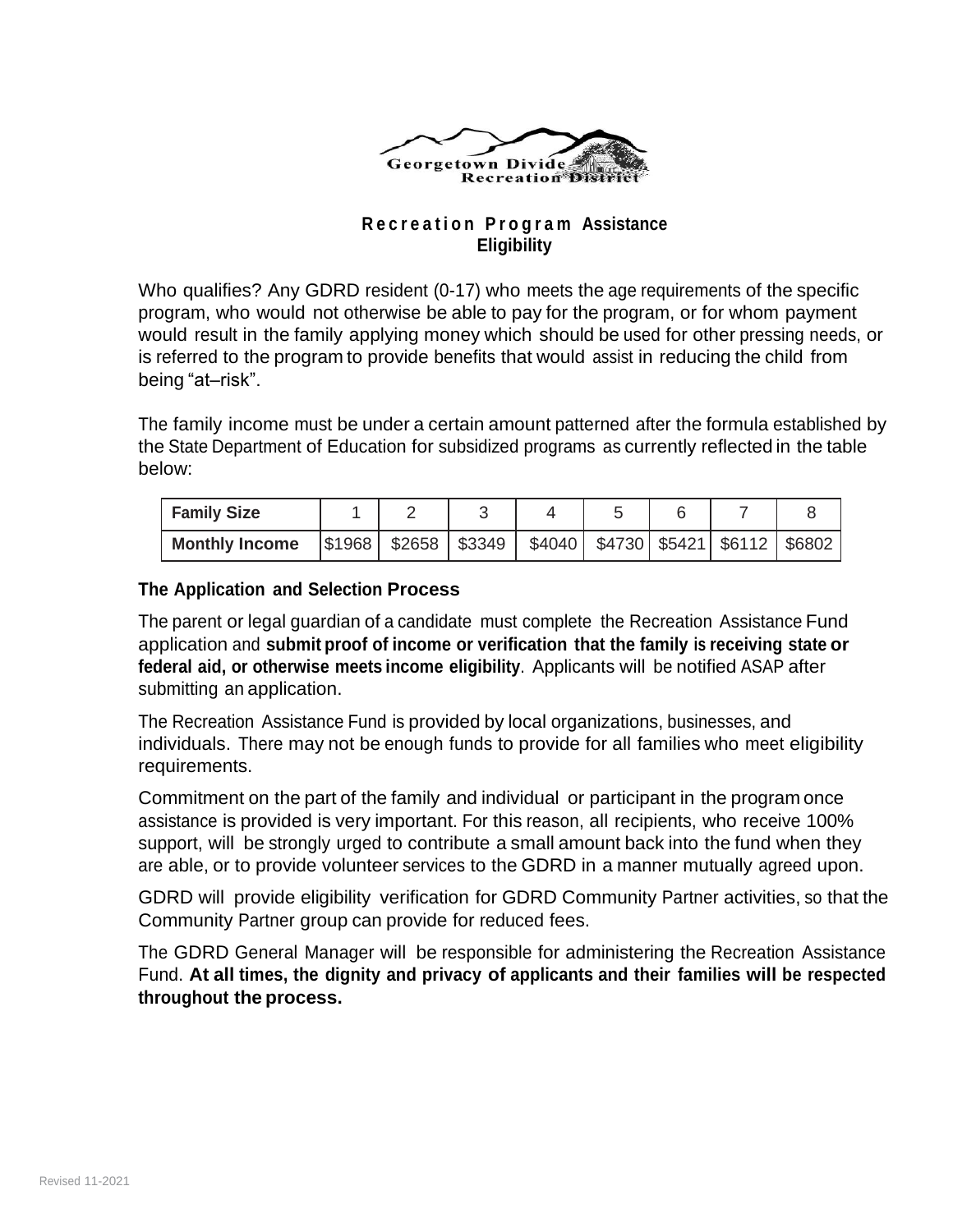## **VERIFICATION:**

Applications must be accompanied by copies of the following:

- · BOMUSD Eligible Free or reduced lunch,
- · or CalFresh, CalWORKs, FDPIR, or Kin-GAP

If N/A:

- · Valid driver's license or identification card
- · Utility bill (i.e. electricity, water, disposal)
- · First page of a current 1040 Federal income tax return form and supporting W-2's or other tax form that verifies annual total household income
- · Current pay stub

The GDRD, at it's sole discretion may accept other forms of income verification. All applications and attachments are confidential and filed with the GDRD for the exclusive purpose of issuing the Youth Program Assistance.

## **PROGRAMS ELIGIBLE FOR ASSISTANCE:**

Programs directly offered by the GDRD will be offered at a discount to children of **resident** families that complete the **APPLICATION FOR REDUCED PROGRAM FEES FOR GDRD RESIDENTS** and are eligible for the reduced fees. The GDRD reserves the right to limit eligibility. Commitment on the part of the family and individual or participate in the program once assistance is provided is very important.

The dignity and privacy of applicants and their families will be respected throughout the process and at all times.

## **NONDISCRIMINATION:**

Children that receive reduced program fees will be treated in the same manner as those children who pay full price for the same service. No child will be discriminated against because of race, sex, color, national origin, age, or disability. Family members will be asked to present proof of a GDRD issued youth program assistance when registering for or attending approved activities.

## **CONFIDENTAILITY:**

The information provided on the **APPLICATION FOR REDUCED PROGRAM FEES FOR GDRD RESIDENTS** will not be given to anyone that is not part of the GDRD administrative staff. The information will be used only to decide if the child is eligible to receive reduced program fees.